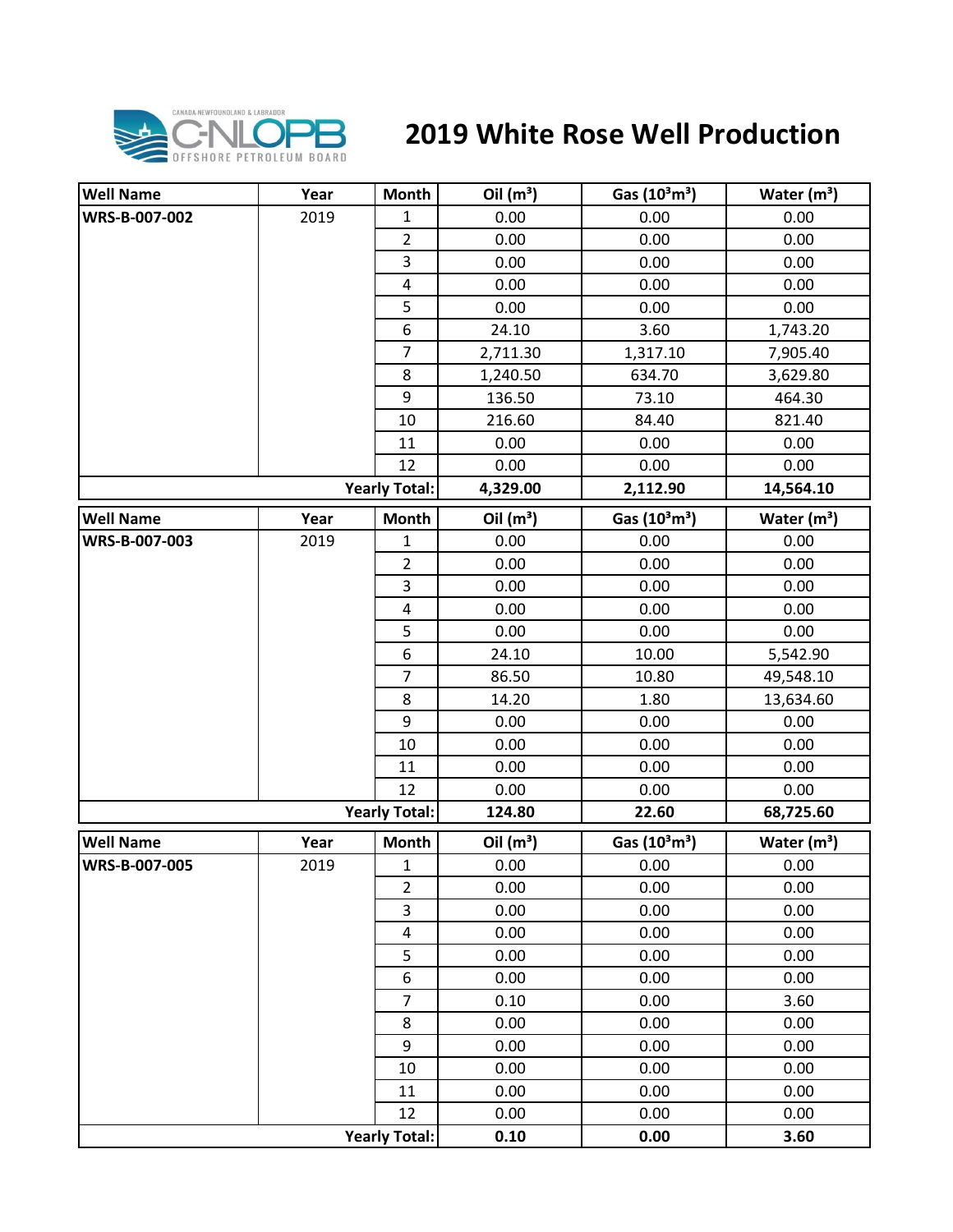| <b>Well Name</b>     | Year | <b>Month</b>   | Oil $(m^3)$ | Gas $(10^3 \text{m}^3)$ | Water $(m^3)$ |
|----------------------|------|----------------|-------------|-------------------------|---------------|
| WRS-B-007-010-Z      | 2019 | 1              | 0.00        | 0.00                    | 0.00          |
|                      |      | $\overline{2}$ | 0.00        | 0.00                    | 0.00          |
|                      |      | 3              | 0.00        | 0.00                    | 0.00          |
|                      |      | 4              | 0.00        | 0.00                    | 0.00          |
|                      |      | 5              | 0.00        | 0.00                    | 0.00          |
|                      |      | 6              | 3,234.00    | 457.30                  | 8,596.00      |
|                      |      | 7              | 1,882.70    | 230.80                  | 9,731.80      |
|                      |      | 8              | 1,239.80    | 163.30                  | 5,255.10      |
|                      |      | 9              | 1,367.30    | 200.50                  | 5,740.10      |
|                      |      | 10             | 1,522.00    | 227.30                  | 6,198.30      |
|                      |      | 11             | 3,740.50    | 502.80                  | 9,355.60      |
|                      |      | 12             | 5,431.90    | 728.60                  | 12,176.10     |
| <b>Yearly Total:</b> |      | 18,418.20      | 2,510.60    | 57,053.00               |               |

| <b>Well Name</b> | Year | <b>Month</b>         | Oil $(m^3)$ | Gas $(10^3 \text{m}^3)$ | Water $(m^3)$ |
|------------------|------|----------------------|-------------|-------------------------|---------------|
| WRS-B-007-011    | 2019 | 1                    | 0.00        | 0.00                    | 0.00          |
|                  |      | $\overline{2}$       | 0.00        | 0.00                    | 0.00          |
|                  |      | 3                    | 0.00        | 0.00                    | 0.00          |
|                  |      | 4                    | 0.00        | 0.00                    | 0.00          |
|                  |      | 5                    | 0.00        | 0.00                    | 0.00          |
|                  |      | 6                    | 1,841.30    | 265.20                  | 58,943.30     |
|                  |      | 7                    | 4,961.10    | 1,353.90                | 48,963.00     |
|                  |      | 8                    | 2,334.70    | 689.80                  | 27,741.10     |
|                  |      | 9                    | 3,531.80    | 1,265.10                | 29,952.50     |
|                  |      | 10                   | 5,732.10    | 2,012.40                | 32,439.60     |
|                  |      | 11                   | 4,024.10    | 644.70                  | 28,217.70     |
|                  |      | 12                   | 4,896.50    | 802.00                  | 33,236.30     |
|                  |      | <b>Yearly Total:</b> | 27,321.60   | 7,033.10                | 259,493.50    |

| <b>Well Name</b> | Year | <b>Month</b>         | Oil $(m^3)$ | Gas $(10^3 \text{m}^3)$ | Water $(m^3)$ |
|------------------|------|----------------------|-------------|-------------------------|---------------|
| WRS-E-018-002    | 2019 | 1                    | 0.00        | 0.00                    | 0.00          |
|                  |      | $\overline{2}$       | 2,231.50    | 294.60                  | 8,773.70      |
|                  |      | 3                    | 2,625.40    | 340.90                  | 10,783.70     |
|                  |      | 4                    | 1,059.90    | 140.50                  | 5,906.30      |
|                  |      | 5                    | 1,877.70    | 250.60                  | 9,871.80      |
|                  |      | 6                    | 4,174.70    | 591.10                  | 12,363.10     |
|                  |      | 7                    | 3,385.60    | 417.40                  | 8,042.40      |
|                  |      | 8                    | 3,021.60    | 402.00                  | 8,366.50      |
|                  |      | 9                    | 2,779.70    | 354.80                  | 8,306.90      |
|                  |      | 10                   | 2,822.00    | 367.10                  | 10,226.50     |
|                  |      | 11                   | 1,992.10    | 415.90                  | 5,511.90      |
|                  |      | 12                   | 1,167.90    | 273.50                  | 4,154.50      |
|                  |      | <b>Yearly Total:</b> | 27,138.10   | 3,848.40                | 92,307.30     |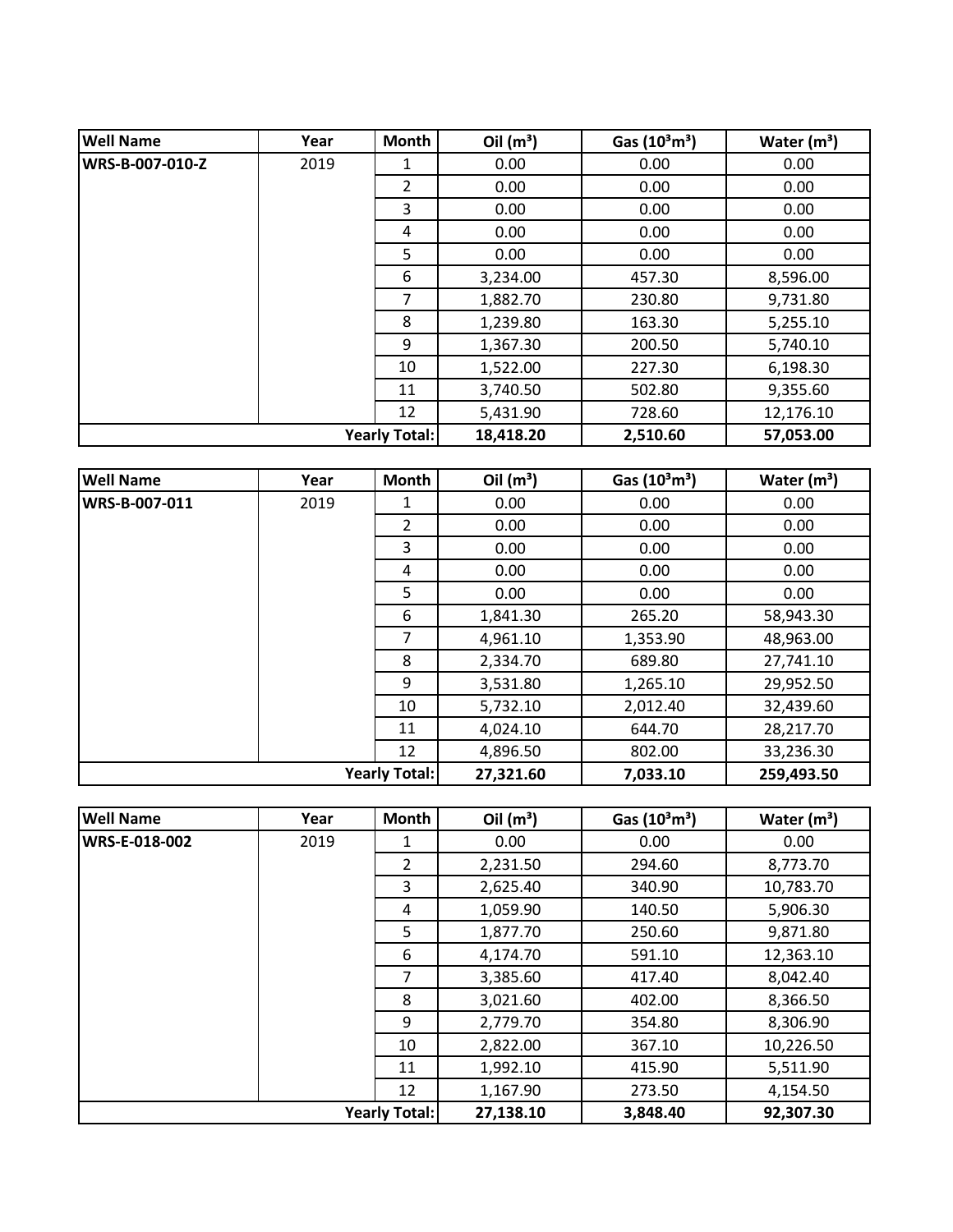| <b>Well Name</b> | Year | Month                | Oil $(m^3)$ | Gas $(10^3 \text{m}^3)$ | Water $(m^3)$ |
|------------------|------|----------------------|-------------|-------------------------|---------------|
| WRS-E-018-004    | 2019 | 1                    | 0.00        | 0.00                    | 0.00          |
|                  |      | $\overline{2}$       | 1,880.50    | 1,855.60                | 11,502.20     |
|                  |      | 3                    | 4,310.40    | 2,019.00                | 13,092.30     |
|                  |      | 4                    | 4,290.90    | 1,440.40                | 7,544.40      |
|                  |      | 5                    | 5,777.90    | 2,055.40                | 13,977.40     |
|                  |      | 6                    | 5,845.10    | 2,666.30                | 12,494.70     |
|                  |      | 7                    | 6,780.50    | 1,444.90                | 13,055.00     |
|                  |      | 8                    | 8,231.60    | 3,249.90                | 15,297.20     |
|                  |      | 9                    | 7,546.80    | 4,683.10                | 15,640.40     |
|                  |      | 10                   | 8,151.40    | 6,037.10                | 18,061.10     |
|                  |      | 11                   | 7,886.90    | 3,882.70                | 14,916.00     |
|                  |      | 12                   | 8,081.10    | 3,354.10                | 14,497.80     |
|                  |      | <b>Yearly Total:</b> | 68,783.10   | 32,688.50               | 150,078.50    |

| <b>Well Name</b> | Year | Month                | Oil $(m^3)$ | Gas $(10^3 \text{m}^3)$ | Water $(m^3)$ |
|------------------|------|----------------------|-------------|-------------------------|---------------|
| WRS-E-018-006-Z  | 2019 | 1                    | 0.00        | 0.00                    | 0.00          |
|                  |      | 2                    | 8,744.50    | 1,130.60                | 12,283.70     |
|                  |      | 3                    | 12,970.00   | 1,665.60                | 11,760.70     |
|                  |      | 4                    | 6,584.70    | 866.20                  | 6,891.10      |
|                  |      | 5                    | 12,942.00   | 1,708.60                | 11,577.50     |
|                  |      | 6                    | 12,060.60   | 1,886.10                | 9,472.80      |
|                  |      | 7                    | 13,103.10   | 1,644.30                | 9,507.70      |
|                  |      | 8                    | 12,084.10   | 1,611.30                | 10,459.30     |
|                  |      | 9                    | 10,541.80   | 1,348.80                | 9,692.90      |
|                  |      | 10                   | 12,693.00   | 1,687.20                | 9,816.40      |
|                  |      | 11                   | 12,678.70   | 2,803.80                | 8,228.90      |
|                  |      | 12                   | 11,572.20   | 2,843.20                | 10,374.90     |
|                  |      | <b>Yearly Total:</b> | 125,974.70  | 19,195.70               | 110,065.90    |

| <b>Well Name</b>     | Year | Month                | Oil $(m^3)$ | Gas $(10^3 \text{m}^3)$ | Water $(m^3)$ |
|----------------------|------|----------------------|-------------|-------------------------|---------------|
| <b>WRS-E-018-008</b> | 2019 | 1                    | 0.00        | 0.00                    | 0.00          |
|                      |      | 2                    | 0.00        | 0.00                    | 0.00          |
|                      |      | 3                    | 0.00        | 0.00                    | 0.00          |
|                      |      | 4                    | 0.00        | 0.00                    | 0.00          |
|                      |      | 5                    | 0.00        | 0.00                    | 0.00          |
|                      |      | 6                    | 0.00        | 0.00                    | 0.00          |
|                      |      | 7                    | 0.00        | 0.00                    | 0.00          |
|                      |      | 8                    | 0.00        | 0.00                    | 0.00          |
|                      |      | 9                    | 0.00        | 0.00                    | 0.00          |
|                      |      | 10                   | 0.00        | 0.00                    | 0.00          |
|                      |      | 11                   | 0.00        | 0.00                    | 0.00          |
|                      |      | 12                   | 0.00        | 0.00                    | 0.00          |
|                      |      | <b>Yearly Total:</b> | 0.00        | 0.00                    | 0.00          |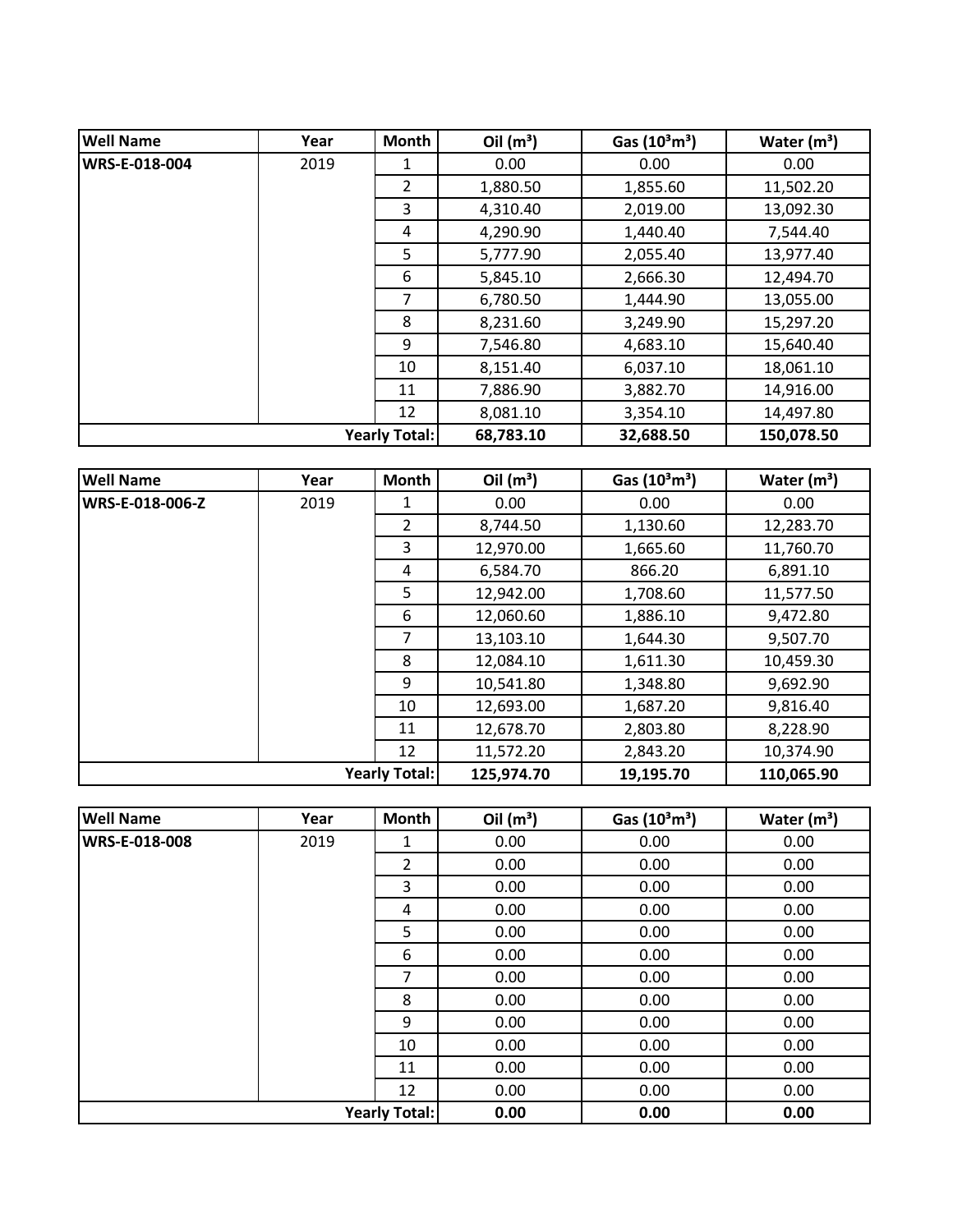| <b>Well Name</b> | Year | Month                | Oil $(m^3)$ | Gas $(10^3 \text{m}^3)$ | Water $(m^3)$ |
|------------------|------|----------------------|-------------|-------------------------|---------------|
| WRS-E-018-013    | 2019 | 1                    | 0.00        | 0.00                    | 0.00          |
|                  |      | $\overline{2}$       | 0.00        | 0.00                    | 0.00          |
|                  |      | 3                    | 0.00        | 0.00                    | 0.00          |
|                  |      | 4                    | 0.00        | 0.00                    | 0.00          |
|                  |      | 5                    | 11,521.00   | 1,523.60                | 911.80        |
|                  |      | 6                    | 12,759.20   | 2,244.50                | 217.80        |
|                  |      | 7                    | 9,979.40    | 1,758.60                | 264.50        |
|                  |      | 8                    | 10,274.20   | 1,863.40                | 399.50        |
|                  |      | 9                    | 9,578.60    | 1,929.80                | 308.60        |
|                  |      | 10                   | 9,882.50    | 2,017.70                | 334.80        |
|                  |      | 11                   | 9,239.20    | 1,668.50                | 346.10        |
|                  |      | 12                   | 9,327.30    | 1,451.30                | 48.10         |
|                  |      | <b>Yearly Total:</b> | 82,561.40   | 14,457.40               | 2,831.20      |

| <b>Well Name</b> | Year | Month                | Oil $(m^3)$ | Gas $(10^3 \text{m}^3)$ | Water $(m^3)$ |
|------------------|------|----------------------|-------------|-------------------------|---------------|
| WRS-E-018-014    | 2019 | 1                    | 0.00        | 0.00                    | 0.00          |
|                  |      | $\overline{2}$       | 0.00        | 0.00                    | 0.00          |
|                  |      | 3                    | 0.00        | 0.00                    | 0.00          |
|                  |      | 4                    | 0.00        | 0.00                    | 0.00          |
|                  |      | 5                    | 26,953.60   | 3,608.90                | 64.40         |
|                  |      | 6                    | 26,313.40   | 5,029.60                | 993.70        |
|                  |      | 7                    | 20,940.10   | 4,411.50                | 957.20        |
|                  |      | 8                    | 20,790.50   | 4,843.40                | 1,586.60      |
|                  |      | 9                    | 17,382.40   | 5,329.30                | 1,390.10      |
|                  |      | 10                   | 18,421.40   | 7,010.50                | 1,610.50      |
|                  |      | 11                   | 18,064.60   | 6,563.70                | 1,601.40      |
|                  |      | 12                   | 16,079.90   | 6,994.00                | 1,720.00      |
|                  |      | <b>Yearly Total:</b> | 164,945.90  | 43,790.90               | 9,923.90      |

| <b>Well Name</b>     | Year | Month                | Oil $(m^3)$ | Gas $(10^3 \text{m}^3)$ | Water $(m^3)$ |
|----------------------|------|----------------------|-------------|-------------------------|---------------|
| <b>WRS-J-005-002</b> | 2019 | 1                    | 0.00        | 0.00                    | 0.00          |
|                      |      | $\overline{2}$       | 0.00        | 0.00                    | 0.00          |
|                      |      | 3                    | 0.00        | 0.00                    | 0.00          |
|                      |      | 4                    | 0.00        | 0.00                    | 0.00          |
|                      |      | 5                    | 0.00        | 0.00                    | 0.00          |
|                      |      | 6                    | 0.00        | 0.00                    | 0.00          |
|                      |      | 7                    | 0.00        | 0.00                    | 0.00          |
|                      |      | 8                    | 3,486.90    | 1,122.60                | 16,353.10     |
|                      |      | 9                    | 12,015.80   | 15,834.30               | 28,710.90     |
|                      |      | 10                   | 9,314.10    | 18,243.60               | 17,942.00     |
|                      |      | 11                   | 8,729.20    | 16,793.70               | 8,566.00      |
|                      |      | 12                   | 6,956.00    | 15,815.60               | 7,843.60      |
|                      |      | <b>Yearly Total:</b> | 40,502.00   | 67,809.80               | 79,415.60     |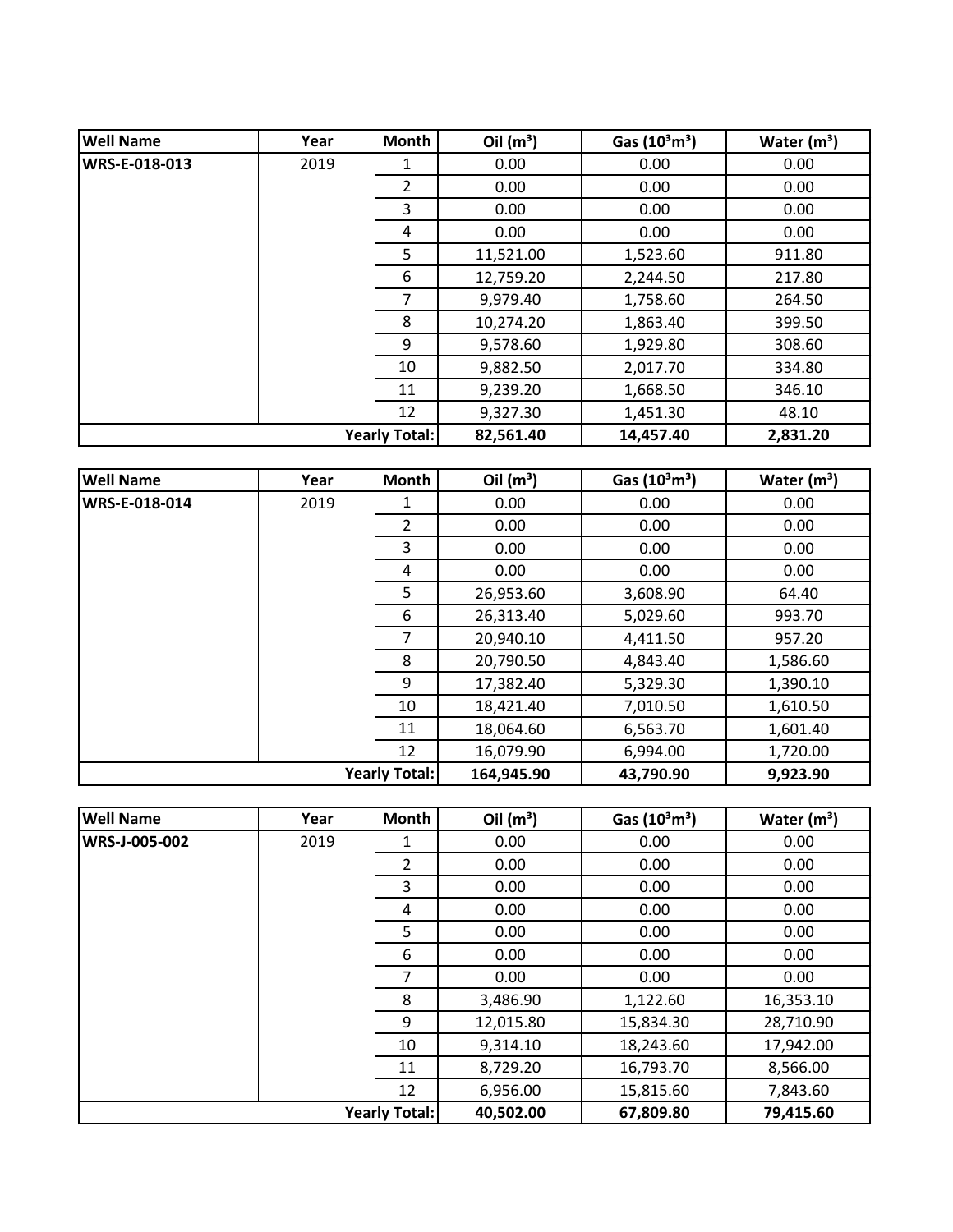| <b>Yearly Total:</b> |      | 6,778.70 | 15,536.70 | 54,968.10 |           |
|----------------------|------|----------|-----------|-----------|-----------|
|                      |      | 12       | 727.20    | 4,889.10  | 9,841.70  |
|                      |      | 11       | 777.50    | 3,712.60  | 8,675.40  |
|                      |      | 10       | 1,382.20  | 2,672.30  | 16,553.90 |
|                      |      | 9        | 1,069.50  | 1,923.70  | 14,521.80 |
|                      |      | 8        | 2,822.30  | 2,339.00  | 5,375.30  |
|                      |      | 7        | 0.00      | 0.00      | 0.00      |
|                      |      | 6        | 0.00      | 0.00      | 0.00      |
|                      |      | 5        | 0.00      | 0.00      | 0.00      |
|                      |      | 4        | 0.00      | 0.00      | 0.00      |
|                      |      | 3        | 0.00      | 0.00      | 0.00      |
|                      |      | 2        | 0.00      | 0.00      | 0.00      |
| WRS-J-005-007        | 2019 | 1        | 0.00      | 0.00      | 0.00      |

| <b>Well Name</b>     | Year | Month | Oil $(m^3)$ | Gas (10 <sup>3</sup> m <sup>3</sup> ) | Water $(m^3)$ |
|----------------------|------|-------|-------------|---------------------------------------|---------------|
| WWR-E-018-010        | 2019 | 1     | 0.00        | 0.00                                  | 0.00          |
|                      |      | 2     | 6,564.50    | 751.60                                | 2,859.10      |
|                      |      | 3     | 6,429.10    | 719.20                                | 3,112.80      |
|                      |      | 4     | 3,236.50    | 371.20                                | 2,188.00      |
|                      |      | 5     | 5,939.20    | 684.70                                | 2,992.00      |
|                      |      | 6     | 4,452.60    | 525.30                                | 1,934.10      |
|                      |      | 7     | 4,285.00    | 482.40                                | 1,563.00      |
|                      |      | 8     | 3,982.40    | 471.50                                | 1,534.00      |
|                      |      | 9     | 2,683.90    | 311.60                                | 1,253.60      |
|                      |      | 10    | 2,842.70    | 332.00                                | 1,383.10      |
|                      |      | 11    | 2,610.50    | 322.80                                | 2,054.40      |
|                      |      | 12    | 490.90      | 61.00                                 | 451.50        |
| <b>Yearly Total:</b> |      |       | 43,517.30   | 5,033.30                              | 21,325.60     |

| <b>Well Name</b>      | Year | <b>Month</b>   | Oil $(m^3)$ | Gas $(10^3 \text{m}^3)$ | Water $(m^3)$ |
|-----------------------|------|----------------|-------------|-------------------------|---------------|
| <b>SWRX-J-005-003</b> | 2019 | 1              | 0.00        | 0.00                    | 0.00          |
|                       |      | $\overline{2}$ | 0.00        | 0.00                    | 0.00          |
|                       |      | 3              | 0.00        | 0.00                    | 0.00          |
|                       |      | 4              | 0.00        | 0.00                    | 0.00          |
|                       |      | 5              | 0.00        | 0.00                    | 0.00          |
|                       |      | 6              | 0.00        | 0.00                    | 0.00          |
|                       |      | 7              | 0.00        | 0.00                    | 0.00          |
|                       |      | 8              | 16,833.90   | 5,308.70                | 2,159.40      |
|                       |      | 9              | 24,781.10   | 24,901.40               | 5,310.70      |
|                       |      | 10             | 18,364.80   | 26,867.00               | 3,858.80      |
|                       |      | 11             | 13,997.80   | 24,926.00               | 2,302.40      |
|                       |      | 12             | 13,366.20   | 24,953.80               | 1,944.80      |
| <b>Yearly Total:</b>  |      | 87,343.80      | 106,956.90  | 15,576.10               |               |